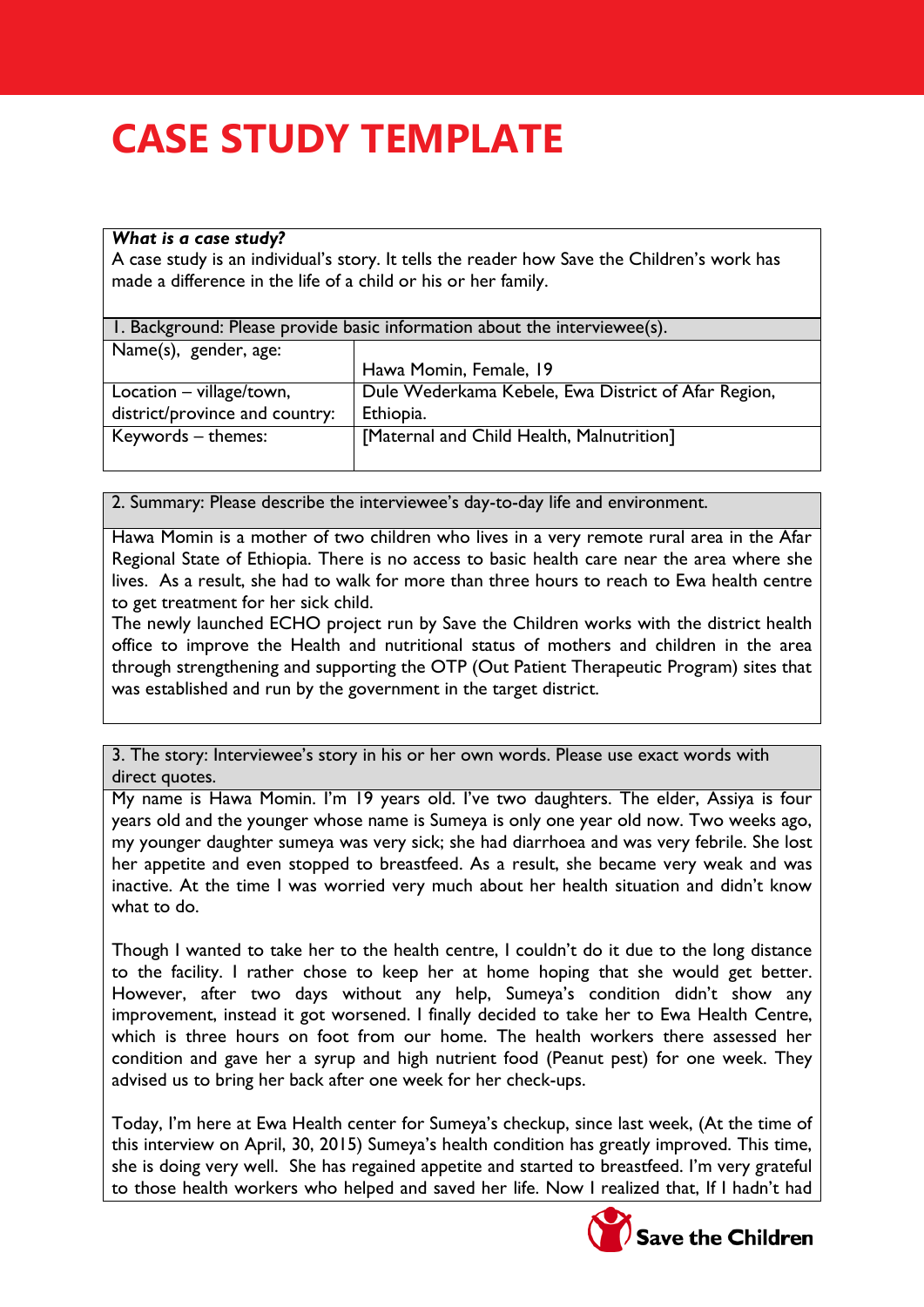this opportunity I could have lost her.

The problem that we currently face is the lack access to health services in the nearby village. It's a pity that there is no health service in the nearby village. This would force us to travel to faraway places up to three hours on foot to get health service for our sick children and for ourselves.

We wish if a clinic is built here near to our village, so that we can easily access health service whenever we need it.

As a mother, I wish my children grow healthy and be someone who does well to the community and themselves. I want them to finish school and become teachers or health workers, so that they can support me.

## 4. Wider context

4.1 Program summary and background information.

Basic service provision in the pastoral areas of Ethiopia has historically been problematic, with less than one-fifth of pastoral communities in Ethiopia having access to basic social services such as health care and education; Afar is no exception. In Afar, there are shortages of trained health staff at all levels as well as a basic lack of infrastructure — the fact that there are only 39 health centres and 4 referral hospitals in the whole region (96,707 square kilometres) means families have to cover long distances on foot to reach lifesaving care.

Save the children has recently launched the ECHO funded project that has a component of Health and nutrition interventions and aims to improve the health and nutritional status of mother and children less than five years of age In the target districts of the Afar Region. The project mainly focus on strengthening and supporting the OTP sites through provision of materials, training and equipment's that helps to provide quality services to the target community.

4.2 Follow-up: Is the individual in the beginning, middle or end of an activity/program with Save the Children?

If he or she is still taking part in an activity/program in the future please explain when a follow-up story could be planned i.e.: six months, one year later etc.

Is this a follow-up from an earlier case study? If so, please add a link to the earlier case study.

No it is not a follow up story.

4.3 Family, community leader, health worker, teacher, partner etc. quotes. Please ensure that you have the correct names, (job) title and organisation for each person quoted.

Jemal Ahmed, 24, is a clinical nurse in Ewa health centre and has been working at this facility for the last three years. Jemal says "Here In the under-five clinic we give services such as immunization, diagnosis and treatment of under five years children with common childhood illness, including malnutrition and we also conduct growth monitoring for young children. Among the ten top diseases that affects children here; pneumonia is number one problem

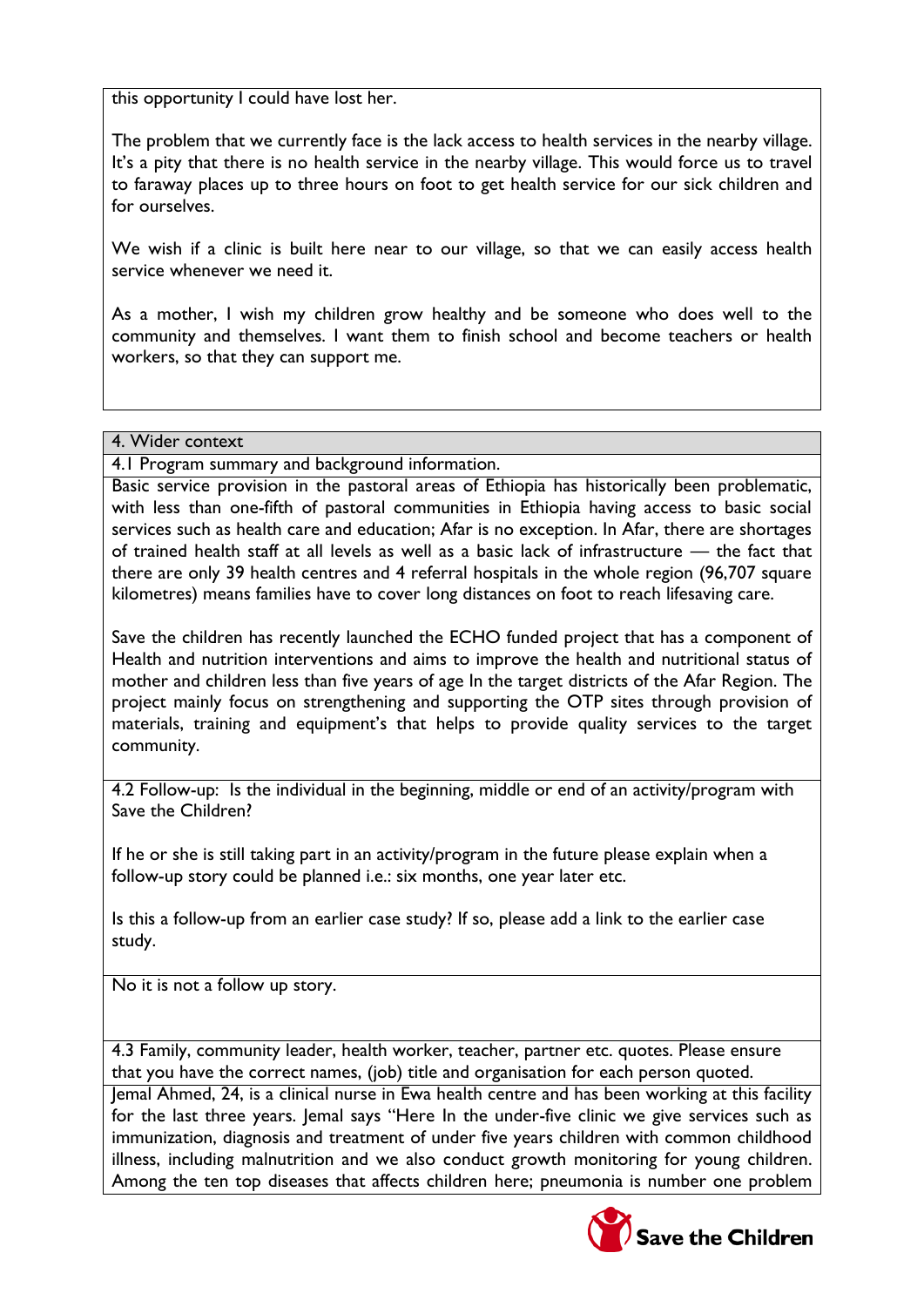and diarrhoea comes second.

This time the number of children coming to the clinic with malnutrition has increased; this is mainly because of the drought in the area. The other problem that we face here is the lack of essential drugs and medical equipment, there is also shortage of trained medical staffs. Despite all the above, distance is also another factor for low utilization of the available services. We sometimes refer the patients to Woldiya Hospital which is 70 km away from here, for better treatment."

4.4 Expert quotes. Please ensure that you have the correct names, (job) title and organisation for each person quoted. This is optional as experts may not always be available. N/A

5. Theory of Change: How we work to create impact for children (not mandatory for humanitarian)

The Save the Children Theory of Change shows how we achieve change for children: striving to create impact for children by being innovative, by acting as the voice for and of children, and by achieving results at scale.

5.1 Overall impact: Please explain how Save the Children addressed the challenges/problem and describe the results.

5.2 Innovation: Does this story include a new solution to address an unmet need of children? Please explain the new processes, products, services, methods of delivery. Only write something if there is a specific example of innovation.

5.3 Voice: Please describe if you have been able to advocate for better practices and policies or ensure children's voices are heard.

5.4 Partnerships: Please describe if you have been able to cooperate with or build partnerships through this program.

5.5 Results at scale: Please describe if program achievements are occurring beyond a local level at a larger scale. Only write something if there is a specific example of results at scale.

6. Child protection and consent issues

6.1 Please confirm that you have followed Save the Children child protection policies and have completed full consent forms for the child and/or family, and every individual you have quoted and photographed. Tick box to confirm:  $\mathbf{x}$